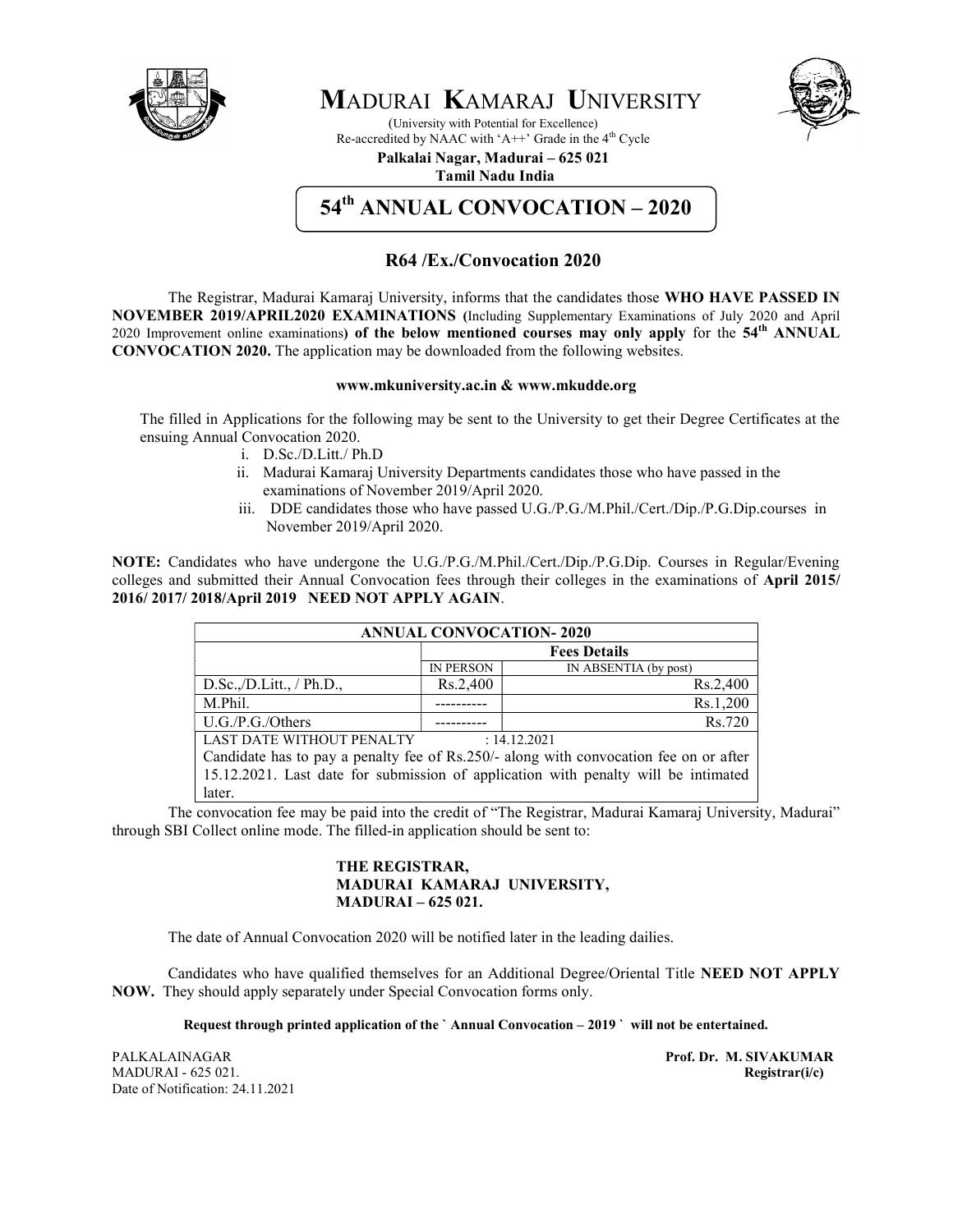



(University with Potential for Excellence) Re-accredited by NAAC with 'A++' Grade in the  $4<sup>th</sup>$  Cycle

Palkalai Nagar, Madurai – 625 021 Tamil Nadu, India

54<sup>th</sup> ANNUAL CONVOCATION – 2020

## NOTIFICATION R64 /Ex./Convocation 2020

- 1. The Registrar notifies that the candidates WHO HAVE PASSED IN November 2019 / APRIL 2020 EXAMINATIONS (including Special Supplementary Examinations of July 2020 and April 2020 Improvement Online Examinations) of Affiliated Courses may apply for the 54<sup>th</sup> ANNUAL CONVOCATION 2020 and the filled in Applications may be sent to the University to get their Degree Certificates at the ensuing Annual Convocation – 2020.
- 2. The last date for receipt of filled in applications for Annual Convocation 2020 without penalty is 14.12.2021. Candidate has to pay a penalty fee of Rs.250/- along with convocation fee on or after 15.12.2021. Last date for submission of application with penalty will be intimated later.
- 3. The Date of 54<sup>th</sup> ANNUAL CONVOCATION 2020 will be notified in the leading Dailies later.
- 4. The Candidates may get more details by downloading the Convocation Application forms from the University website : www.mkuniversity.ac.in & www.mkudde.org

Madurai – 625 021

Date of Notification: 24.11.2021 Prof. Dr. M. SIVAKUMAR Registrar (i/c.)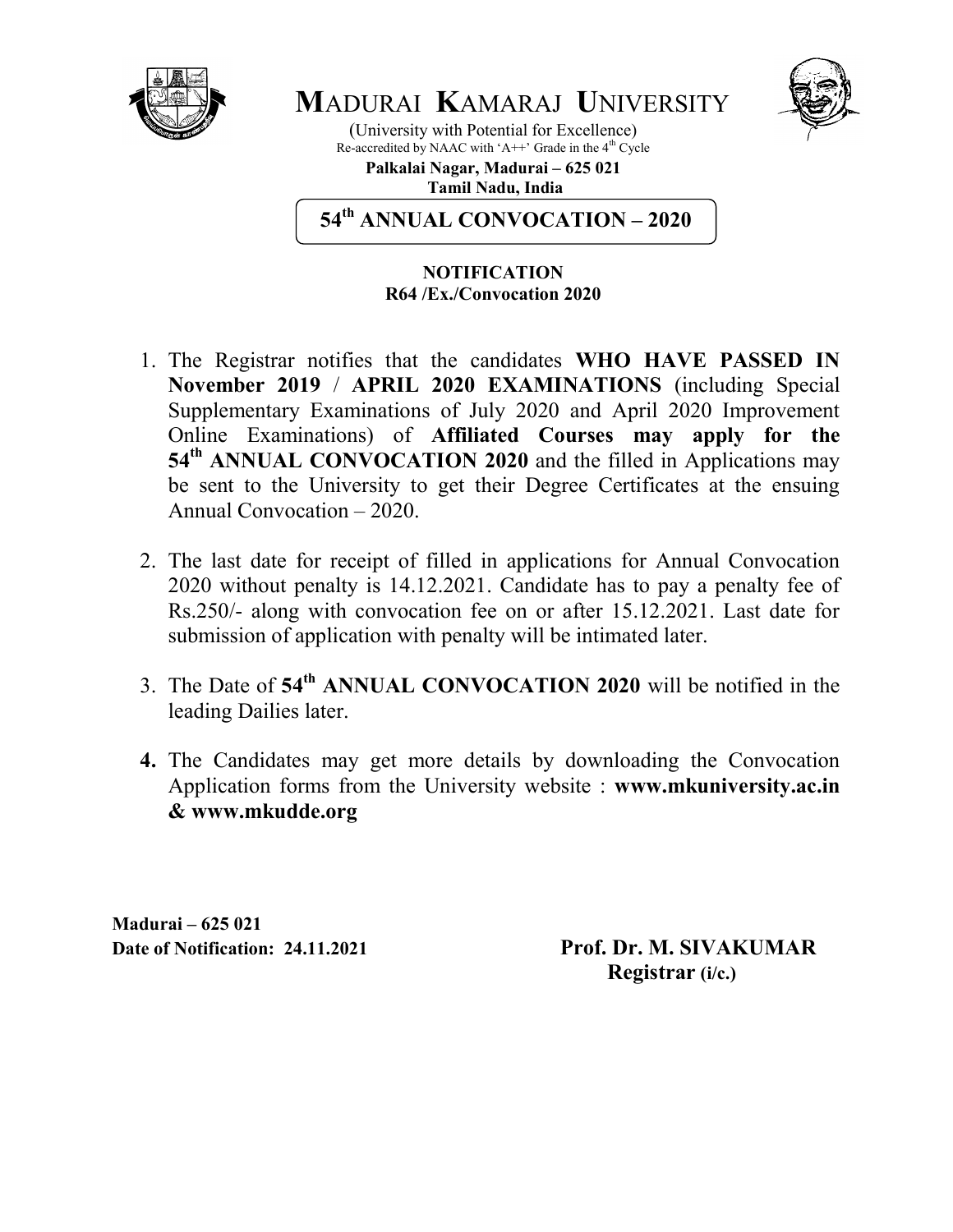

# மதுரை காமராசா் பல்கலைக்கழகம் (ஆற்றல்சால் பல்கலைக்கழகம்) து சுழற்சியில் ' $\overline{A^{++}}$ ' தரத்துடன்  $\mathrm{NAAC}$  ஆல் மீண்டும் அங்கீகாரம் பெற்றது

பல்கலை நகர் மதுரை $-625021$ 

 $54$ வது வருடாந்திர பட்டமளிப்பு விழா  $-2020$ 

 mwpf;if 22202220192019 201 22222019R64 /Ex./Convocation 2020

J.

- 1. மதுரை காமராசர் பல்கலைக்கழகத்தில் நவம்பர் 2019 / ஏப்ரல் 2020  $($ சூலை 2020 சிறப்பு துணை மற்றும் ஏப்ரல் 2020 மதிப்புக்கூட்டு நிகழ்நிலைத்தேர்வுகள் உள்பட) தேர்வுகளில் தேர்ச்சி பெற்ற மாணவ /<br>மாணவியர்கள் மட்டும் பல்கலைக்கமக இணையகளம் மூலமாக மட்டும் பல்கலைக்கழக இணையதளம் மூலமாக<br>ப பகிவிறக்கம் செய்து அவர்ளை புர்க்கி செய்து விண்ணப்பங்களைப் பகிவிரக்கம் செய்கு அவர்ளை பூர்க்கி செய்து இப்பல்கலைக்கழகத்திற்கு அனுப்பி, தங்களுடைய பட்டயச் சான்றிதழ்களைப் பெற்றுக் கொள்ளலாமென்று பதிவாளர் அறிவிக்கின்றார்.
- 2. பட்டமளிப்பு விழாவிற்கு விண்ணப்பிக்க அபராதமின்றிக் கட்டணம் செலுத்த வேண்டிய கடைசி நாள் 14.12.2021. அபராதத் தொகை ரூ.250/- உடன் கட்டணம் செலுத்த வேண்டிய கடைசி நாள் பின்னா் அறிவிக்கப்படும்.
- 3. 2020 ஆம் ஆண்டுக்குரிய வருடாந்திரப் பட்டமளிப்பு விழா நாள் பின்னர் அறிவிக்கப்படும்.
- 4. மேலும் விபரங்களுக்கு விண்ணப்பப்படிவம் பதிவிறக்கம் செய்து கொள்ளவும். இணையதளங்கள் முகவரி 1. www.mkuniversity.ac.in மற்றும் 2. www.mkudde.org ஐ பார்க்கவும்.

பல்கலை நகா் மதுரை  $-625021$ 

அறிக்கை நாள்:  $24.11.2021$   $\blacksquare$  பேராசிரியர். முனைவர். மு. சிவக்குமார் பதிவாளா்(பொ)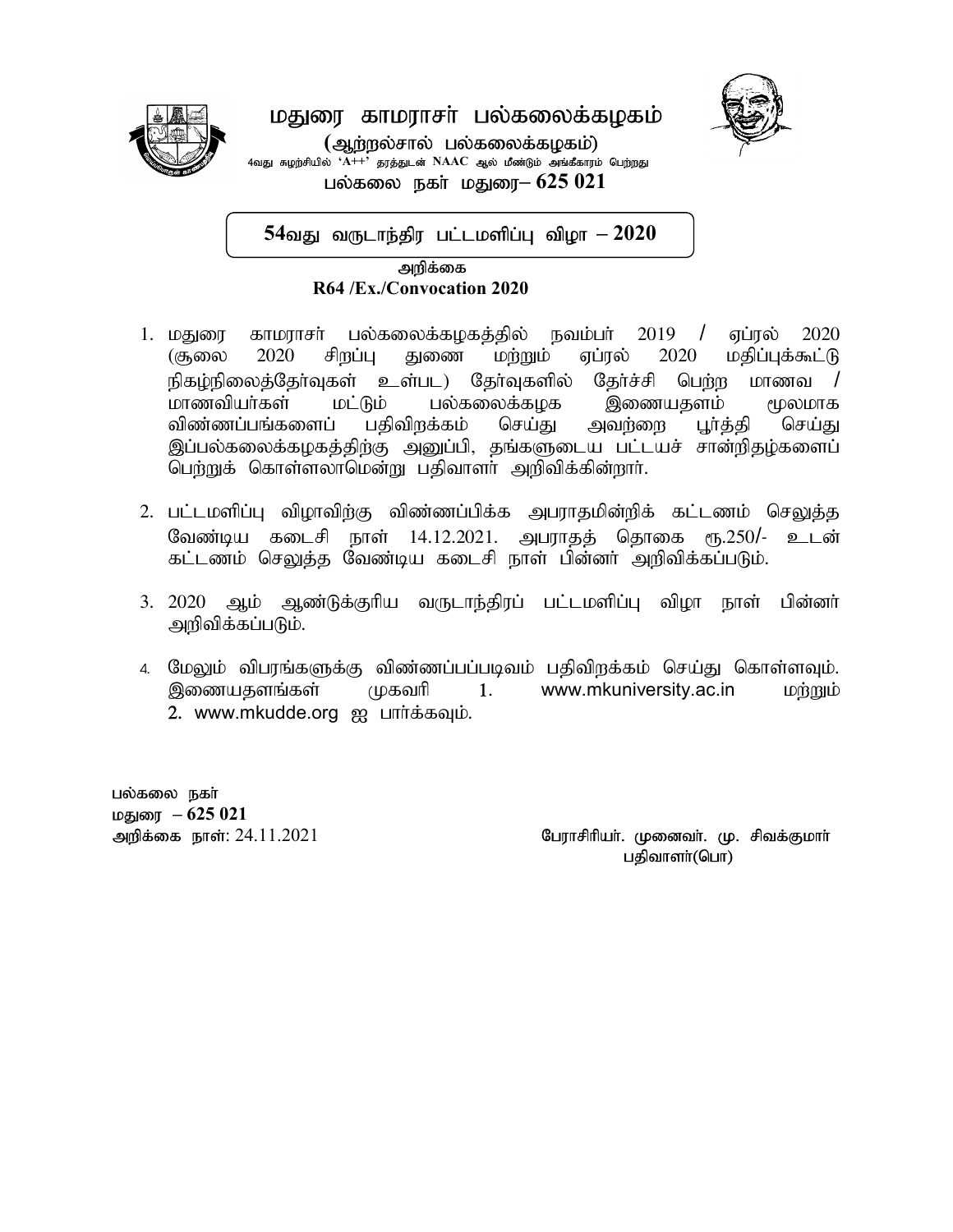

MADURAI KAMARAJ UNIVERSITY



AC

(University with Potential for Excellence) Re-accredited by NAAC with 'A++' Grade in the  $4<sup>th</sup>$  Cycle

### Palkalai Nagar, Madurai – 625 021 Tamil Nadu India

#### APPLICATION FOR ADMISSION TO ANNUAL CONVOCATION - 2020 IN PERSON / IN ABSENTIA (BY POST)

 $\div$  This form is applicable only to

 (i) D.Sc. / D.Litt. / Ph.D. candidates and (ii) Candidates of regular Departments of MKU and DDE who have passed the following Exams in November 2019/April 2020 only. M.Phil. / P.G. / U.G. / Cert. / Dip. / P.G. Dip.

 D.Sc./D.Litt./Ph.D. and Prize Winners/Medalists alone are eligible to apply " In Person" All other candidates have to apply "In Absentia"

NOTE: Candidates who have passed prior to November- 2019 / April-2020 examinations have to apply for Special Convocation only and for which a separate form may be downloaded.

#### TO BE CAREFULLY FILLED-IN BY THE CANDIDATE

Note: Candidates are directed to go through the instructions carefully before filling the application form. Defective application will be rejected.

#### CHECKING FORMAT

| Fee Remittance Particulars (To be filled by the candidate)                             | TMR / Academic records verification (for office use only)   |
|----------------------------------------------------------------------------------------|-------------------------------------------------------------|
| SBI Reference No.:                                                                     | TMR Page No.:                                               |
| Date:<br>Amount Rs. :<br>Fee Verification Seal with Signature<br>(for office use only) | Month & Year<br>of Passing<br>$\sim$ 1<br>Remarks (if any): |
|                                                                                        | Checked by<br>A.R/D.R/S.D.R<br>Supdt.                       |

Mandatory Field: (To be filled by the candidate)

| E-mail id: |                                                                          |  |         | Mobile No.                 |                 |                       |
|------------|--------------------------------------------------------------------------|--|---------|----------------------------|-----------------|-----------------------|
| 1.         | Name of the Candidate as entered in the University records with initials |  |         |                            |                 |                       |
|            | IN ENGLISH (CAPITAL)                                                     |  |         |                            |                 |                       |
|            | <b>IN TAMIL</b>                                                          |  |         |                            |                 |                       |
| 2.         | Father's Name (Mention in Tamil)                                         |  |         |                            |                 |                       |
| 3.         | Name of the degree applied for                                           |  | Subject | Month & Year of<br>passing | Register Number | Exam Centre<br>Number |
|            |                                                                          |  |         |                            |                 |                       |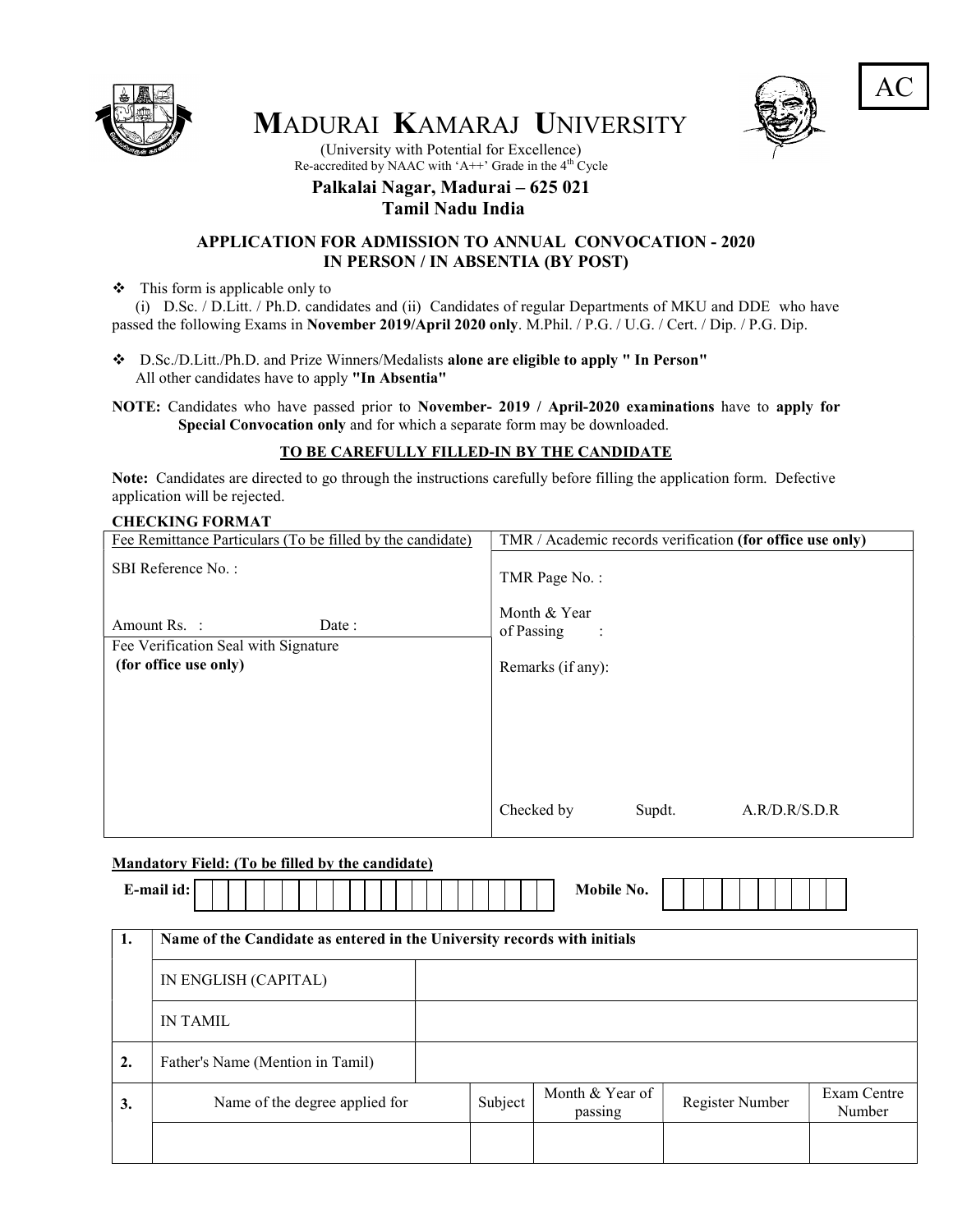4. Address for Communication with mobile number :

#### Xerox copies of the Final statement of marks, Provisional Certificate and Course Completion Certificate (DDE) SHOULD BE ENCLOSED. In addition to that, P.G. students and M.Phil. Degree students should also enclose the Xerox copy of U.G. Degree Certificate / P.G. Degree Certificate.

#### NOTE: APPLICATIONS WITHOUT THE ABOVE MENTIONED XEROX COPIES WILL NOT BE ENTERTAINED

| 5.   | Name of the College in which studied last and year<br>of study                                               |         |  |                            |                 |                    |
|------|--------------------------------------------------------------------------------------------------------------|---------|--|----------------------------|-----------------|--------------------|
| 6.   | If studied through DDE(Correspondence course)<br>mention the Enrolment No. and Year of admission             |         |  |                            |                 |                    |
| 7.   | Has the candidate passed any major subject other than the subject now applied?<br>If so, furnish the details |         |  |                            |                 |                    |
|      | Name of the degree<br>applied for                                                                            | Subject |  | Month & Year of<br>passing | Register Number | Exam Centre Number |
| (i)  |                                                                                                              |         |  |                            |                 |                    |
| (ii) |                                                                                                              |         |  |                            |                 |                    |

Place:

Date: Signature of the Candidate

#### **FORWARDED**

Place:

Office seal

Date: Signature of the Principal / Head of the University Department

| Degree :                | Reg. No. | $\blacksquare$ | Degree :                | Reg. No. |  |
|-------------------------|----------|----------------|-------------------------|----------|--|
| Name:                   |          | $\blacksquare$ | Name:                   |          |  |
| Address:                |          | Х              | Address:                |          |  |
| Pincode :<br>Mobile No: |          |                | Pincode :<br>Mobile No: |          |  |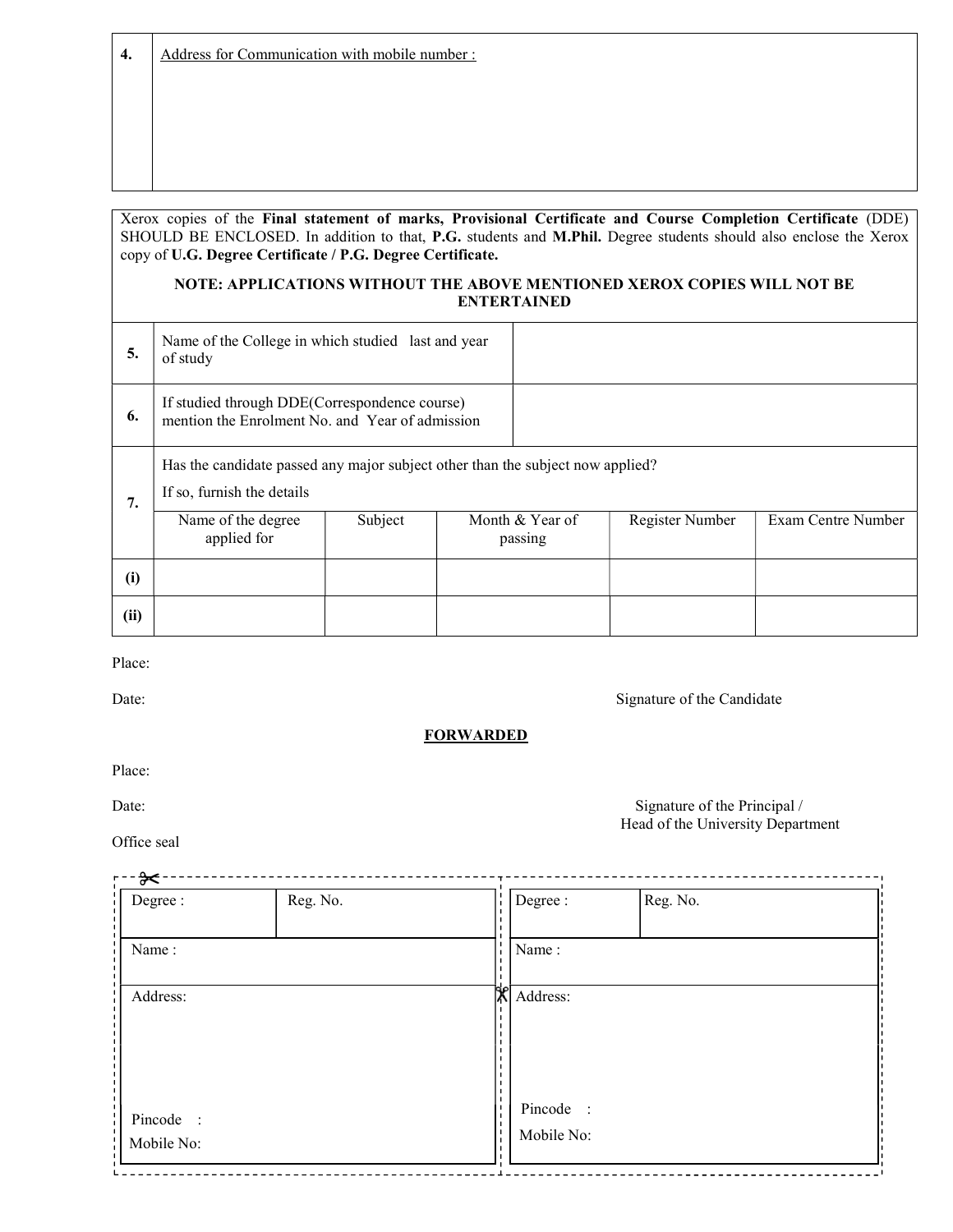### MADURAI KAMARAJ UNIVERSITY ANNUAL CONVOCATION 2020

\*\*\*\*\*

### INSTRUCTIONS TO THE CANDIDATES

 $\mathsf{r}$ 

| 1                            | MADURAI KAMARAJ UNIVERSITY, MADURAI" through SBI Collect online mode.                                                                                                                                                                                                                                                                                                                    | The convocation fee may be paid into the credit of SBI "Online payment" of "THE REGISTRAR,                                                                                                                                  |  |  |
|------------------------------|------------------------------------------------------------------------------------------------------------------------------------------------------------------------------------------------------------------------------------------------------------------------------------------------------------------------------------------------------------------------------------------|-----------------------------------------------------------------------------------------------------------------------------------------------------------------------------------------------------------------------------|--|--|
| $\boldsymbol{2}$             | FEES TO BE PAID FOR OBTAINING THE DEGREE CERTIFICATE                                                                                                                                                                                                                                                                                                                                     |                                                                                                                                                                                                                             |  |  |
|                              | <b>DETAILS OF COURSE</b>                                                                                                                                                                                                                                                                                                                                                                 | <b>AMOUNT TO BE PAID</b>                                                                                                                                                                                                    |  |  |
|                              | Ph.D./D.Litt./D.Sc. (In Person)                                                                                                                                                                                                                                                                                                                                                          | Rs.2,400                                                                                                                                                                                                                    |  |  |
|                              | Ph.D./D.Litt./D.Sc. (In Absentia)                                                                                                                                                                                                                                                                                                                                                        | Rs.2,400                                                                                                                                                                                                                    |  |  |
|                              | M.Phil. - Candidates of both Regular Departments<br>of MKU & DDE                                                                                                                                                                                                                                                                                                                         | Rs.1,200                                                                                                                                                                                                                    |  |  |
|                              | U.G./P.G./Cert./Dip./P.G.Dip. - Candidates of<br><b>Regular Departments of MKU and DDE</b>                                                                                                                                                                                                                                                                                               | Rs.720                                                                                                                                                                                                                      |  |  |
|                              | Last date for submitting the Convocation form without penalty is 14.12.2021.                                                                                                                                                                                                                                                                                                             |                                                                                                                                                                                                                             |  |  |
|                              | Last date for submission of application with penalty will be intimated later.                                                                                                                                                                                                                                                                                                            | Candidate has to pay a penalty fee of Rs.250/- along with convocation fee on or after 15.12.2021.                                                                                                                           |  |  |
| 3<br>$\overline{\mathbf{4}}$ | Only the following candidates should send their applications forms directly to the Registrar, Madurai Kamaraj<br>University, Madurai - 625 021.<br>Candidates of (i) D.Sc./D.Litt./Ph.D. (ii) MKU regular Departments and (iii) Directorate of Distance Education<br>students.<br>Candidates who apply for the following courses should enclose the Xerox copy of the degree certificate |                                                                                                                                                                                                                             |  |  |
|                              | mentioned against (wherever they have studied).                                                                                                                                                                                                                                                                                                                                          |                                                                                                                                                                                                                             |  |  |
|                              | Name of the course for which applied now                                                                                                                                                                                                                                                                                                                                                 | Xerox copy of degree certificate issued by <b>MKU</b> or<br>other Universities must be enclosed                                                                                                                             |  |  |
|                              | <b>UG Courses</b>                                                                                                                                                                                                                                                                                                                                                                        |                                                                                                                                                                                                                             |  |  |
|                              | <b>PG Courses</b>                                                                                                                                                                                                                                                                                                                                                                        | <b>U.G.degree</b>                                                                                                                                                                                                           |  |  |
|                              | M.Phil., Education                                                                                                                                                                                                                                                                                                                                                                       | M.Ed., degree                                                                                                                                                                                                               |  |  |
|                              | M.Phil.                                                                                                                                                                                                                                                                                                                                                                                  | P.G. degree                                                                                                                                                                                                                 |  |  |
|                              | <b>B.Ed.,</b>                                                                                                                                                                                                                                                                                                                                                                            | U.G.degree                                                                                                                                                                                                                  |  |  |
|                              | M.B.A.,                                                                                                                                                                                                                                                                                                                                                                                  | U.G.degree                                                                                                                                                                                                                  |  |  |
|                              | MHM/MBM/MFC/B.Lib.Sc./MMS/M.S.(IT)/MS(IT<br>&M)/PG Dip.                                                                                                                                                                                                                                                                                                                                  | U.G. degree                                                                                                                                                                                                                 |  |  |
|                              | M.Lib.Sc.                                                                                                                                                                                                                                                                                                                                                                                | B.Lib.Sc.                                                                                                                                                                                                                   |  |  |
|                              | M.C.A. / M.C.A. Lateral                                                                                                                                                                                                                                                                                                                                                                  | B.C.A/B.Sc.(C.S) / U.G. deg. with PGDCA                                                                                                                                                                                     |  |  |
|                              | M.Lib.Sc.                                                                                                                                                                                                                                                                                                                                                                                | B.Lib.Sc.                                                                                                                                                                                                                   |  |  |
|                              | M.C.A. / M.C.A. Lateral                                                                                                                                                                                                                                                                                                                                                                  | B.C.A/B.Sc.(C.S) / U.G. deg. with PGDCA                                                                                                                                                                                     |  |  |
|                              | P.G. Degree certificates. The Xerox copy of the consolidated mark statement<br>Should be enclosed for obtaining for all Degree Certificates.                                                                                                                                                                                                                                             | Note: Candidates who have not obtained their basic degree certificates are not eligible to apply for the                                                                                                                    |  |  |
| 5                            | without fail.                                                                                                                                                                                                                                                                                                                                                                            | Candidates who have passed through the Directorate of Distance Education should enclose the Xerox copies of<br>the statement of marks, provisional certificate, course completion certificate along with their applications |  |  |
| 6                            | Candidates who have passed an Additional branch in U.G./P.G. should apply through Special Convocation<br>only.                                                                                                                                                                                                                                                                           |                                                                                                                                                                                                                             |  |  |
| $\overline{7}$               | Candidates should not apply for two degrees at a time                                                                                                                                                                                                                                                                                                                                    |                                                                                                                                                                                                                             |  |  |
| 8                            | Only D.Sc./D.Litt./ Ph.D. candidates and Prize winners/Medalists are permitted<br>a.<br>Person"                                                                                                                                                                                                                                                                                          | "In<br>to apply                                                                                                                                                                                                             |  |  |
|                              | b.<br>only "In Absentia"                                                                                                                                                                                                                                                                                                                                                                 | All other qualified candidates (except those mentioned in $\mathbf{8}$ (a) should apply for the degree certificate                                                                                                          |  |  |